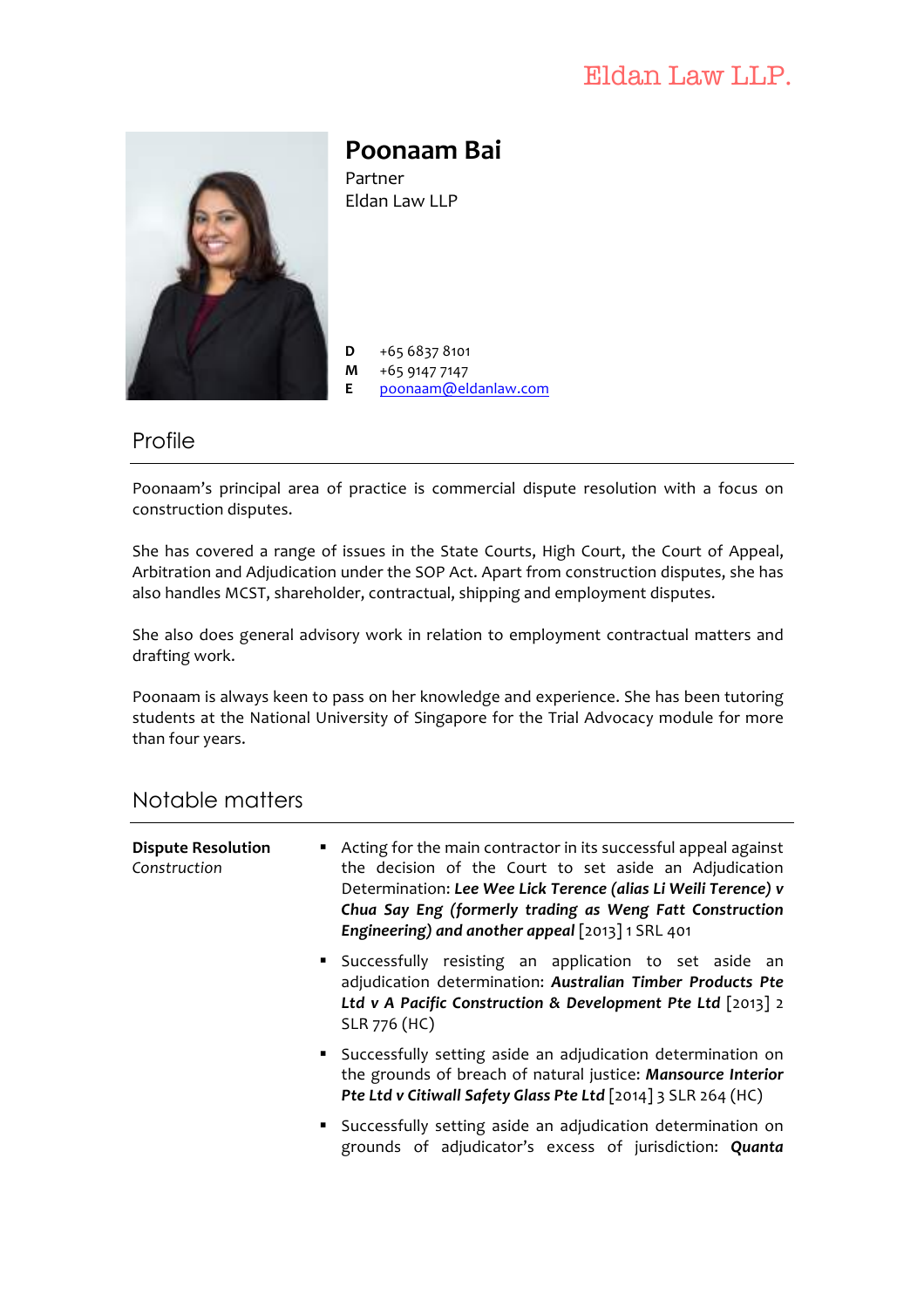*Industries* Pte Ltd v Strategic Construction Pte Ltd [2015] SGHC<sub>2</sub>

■ Acting for contractors in over 20 adjudication disputes.

| <b>Dispute Resolution</b><br>Strata Management | Acting for subsidiary proprietors in relation to dispute with<br>٠<br>MCST and other subsidiary proprietors: Fu Loong<br>Lithographer Pte Ltd and others v Mok Wai Hoe [2014] 3 SLR<br>456;                                                                                                            |
|------------------------------------------------|--------------------------------------------------------------------------------------------------------------------------------------------------------------------------------------------------------------------------------------------------------------------------------------------------------|
|                                                | Acting for the MCST against dispute with subsidiary<br>Automobile Association<br>of<br>Singapore<br>proprietor:<br>v<br>Management Corporation Strata Title Plan No. 918 [2014] 1<br><b>SLR 164</b>                                                                                                    |
|                                                | Acting for subsidiary proprietors in disputes before the Strata<br>Title Board: STB 78 of 2011, STB 93 of 2012, STB 50 of 2012, STB<br>98 of 2012                                                                                                                                                      |
|                                                | Acting for a subsidiary proprietor in relation to disputes with<br>MCST over sums awarded under compulsory acquisition                                                                                                                                                                                 |
| <b>Dispute Resolution</b><br>Shipping          | Handled matters for Charterers or Owners in disputes arising<br>п<br>out of time, trip and voyage charters, bunker contamination<br>claims, collision claim, repair claims etc.                                                                                                                        |
|                                                | Also acted for vessel owners in proceedings commenced<br>against bunker suppliers for damages arising from the supply<br>of contaminated bunkers                                                                                                                                                       |
|                                                | Crew Wage Claims. Acted for the crew in Acoaxet Lady and<br>٠<br>Calypso 1 to recover their wages and emoluments.                                                                                                                                                                                      |
|                                                | Vessel arrests<br>٠                                                                                                                                                                                                                                                                                    |
| <b>Notable Decisions</b>                       | Successfully setting aside an action commenced against<br>п<br>shareholder for her shares: JR Marine Systems Pte Ltd v<br>Rankine Bernadette Adeline and another [2013] SGHC 277.                                                                                                                      |
|                                                | Successfully representing shareholder and director against<br>٠<br>allegations of breach of director's duties: Chin Siew Seng v<br>Quah Hun Kok Francis [2010] SGCA 44; Sespan Agencies Pte<br>Ltd v Chin Siew Seng (Ho Syn Ngan Joanne and another, third<br>parties) and another suit [2010] SGHC 38 |

## Qualifications

- LL.B. (Honours)
- National University of Singapore, 2006
- Advocate & Solicitor of the Supreme Court of Singapore, 2007